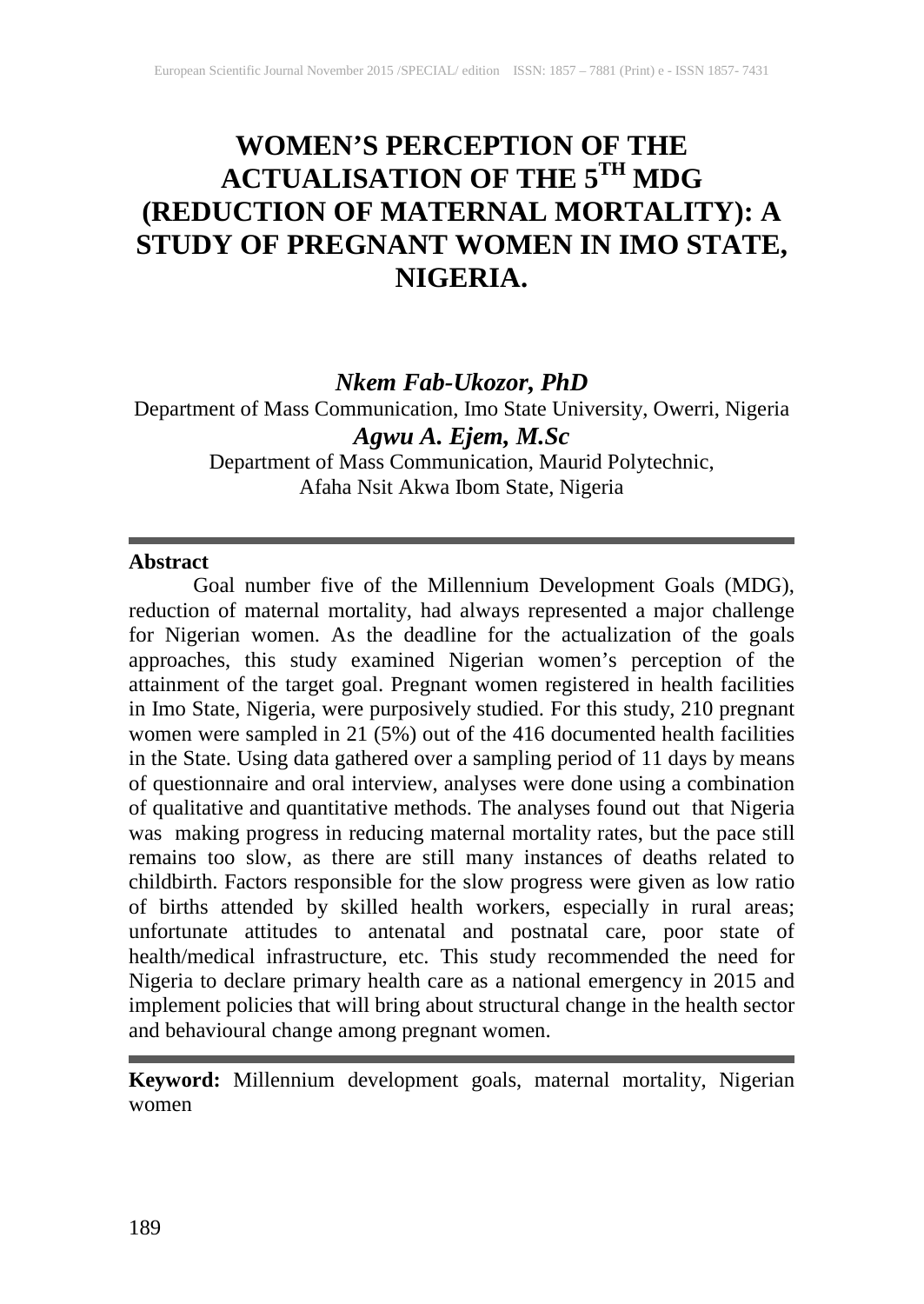## **Introduction**

Reports indicate that women are a vital part of the Nigerian population. Amnesty International (2006) reported that women make up more than 50% of the Nigerian population. The National Population Commission (2006) puts the female population in Nigeria at about 49% percent, and the World Bank (2013) states that the population of women in Nigeria was 49.1% of the total population. The implication is that women make up about half of the Nigerian population. According to Moser (1993), the women account for about 60 – 80% of the agricultural labour force. They produce most of the food items consumed in Nigerian homes. The women produce up to 80% of essential food stuffs and bear more than 90% of the domestic production tasks. Apart from their economic tasks, Odeh (2014) described women in Nigeria as having the biological and social tasks of bearing, nurturing, and providing initial education for children and ensuring the well-being of the family and that of the entire society; the women are the givers and nurturers of life. However, the expected contributions of women to development have been marred by some challenges faced by the female in Nigeria. One of them is a woman's chance of dying from pregnancy and childbirth in Nigeria mostly from preventable causes, as the coverage and quality of health care services in Nigeria continue to be on the radar.

The well-being of women was one of the high points of the Millennium Development Goals (MDGs). Goal number five of the Millennium Development Goals, reduction of maternal mortality or improvement of maternal health, particularly concerns the well-being of women. The target of the goal is to reduce by three quarters, between 2000 and 2015, the maternal mortality ratio and the proportion of births attended by skilled health personnel as well as achieve, by 2015, universal access to [reproductive health,](http://en.wikipedia.org/wiki/Reproductive_health) such as contraceptive prevalence rate, adolescent birth rate, antenatal care coverage, and unmet need for [family planning](http://en.wikipedia.org/wiki/Family_planning) (MDG Monitor, 2012).

Goal number five had always represented a major challenge for Nigerian women, and women in other developing nations. There have been efforts at the national and global levels to track the achievement of the  $5<sup>th</sup>$ MDG and other goals. The 2010 MDG Report stated that progress towards goal number five was promising and, if the improvements could be sustained at the same rate, Nigeria would reach the target by 2015. Few years down the line, with the deadline for actualization of the goal around the corner, how have the improvements been sustained and where does Nigeria stand in terms of maternal health? Also, because of the direct bearing of the goal on women, this study , therefore, examined Nigerian women's perception of the attainment of the target goal from the point of view of pregnant women in Imo State, Nigeria.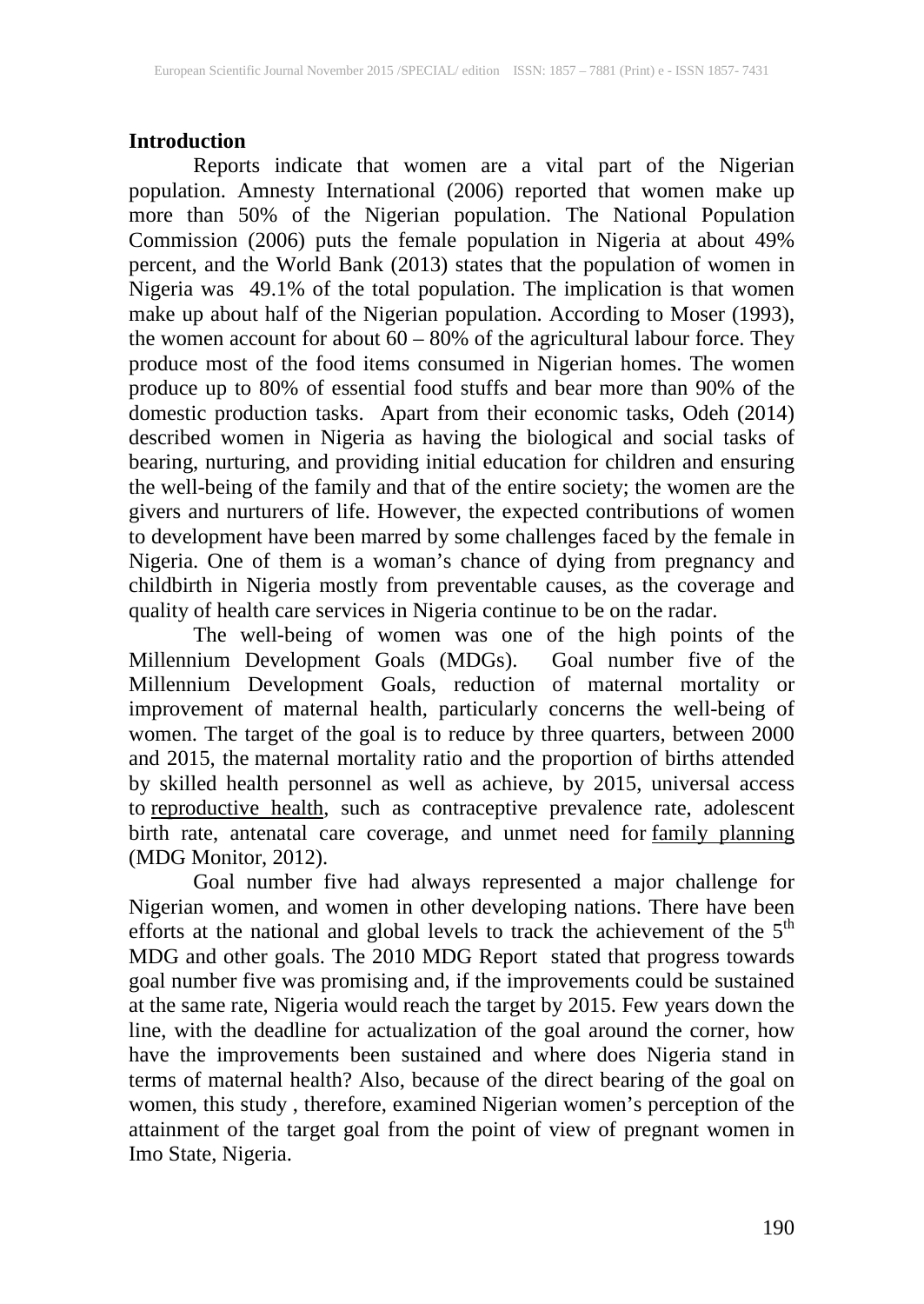# **Objectives**

The broad objective of this paper was to examine Nigerian women's perception of the attainment of the MDG goal of reduction of maternal mortality or improvement of maternal health. From the point of view of pregnant women in Imo State, Nigeria, this study specifically sought to:

1. examine the perception of pregnant women in Imo State about the state of maternal health in Nigeria;<br>2. find out the view of pregnal

find out the view of pregnant women in Imo State about the extent of improvement, if any, in the state of maternal health in the country between 2000 and 2015;

3. find out the level of confidence reposed in the state of maternal health in the Nigeria by pregnant women in Imo State; and

4. know the perception of pregnant women in Imo State regarding the factors that have affected the state of maternal health in the country between 2000 and 2015.

# **Research questions**

The research questions guiding this study are:

1. What is the perception of pregnant women in Imo State about the state of maternal health in Nigeria?

2. What is the view of pregnant women in Imo State about the extent of improvement, if any, in the state of maternal health in the country between 2000 and 2015?

3. What level of faith do pregnant women in Imo State place in the state of maternal health in Nigeria?

4. What do pregnant women in Imo State consider the factors that have affected the state of maternal health in the country between 2000 and 2015?

# **Literature review**

# **Millennium Development Goals (MDGs) in Nigeria**

Nigeria ventured into the Millennium Development Goals (MDGs) immediately after the United Nations Millennium World Summit in September 2000. Just like the rest of the developing nations, the Millennium Development Goals (MDGs) represent a worldwide collaborative effort set to put the wheels of national development in motion in Nigeria. According to a Mid-Point Assessment report of the Millennium Development Goals in Nigeria (2000-2007) published in 2008 by the Government of the Federal Republic of Nigeria, following the Millennium Declaration of 2000, Nigeria began the systematic implementation of several policies and programmes to help it attain the different targets set for the MDGs by 2015. Over the years, stakeholders have modified a few targets and refocused them to reflect local peculiarities as well as target more specific and measurable problems.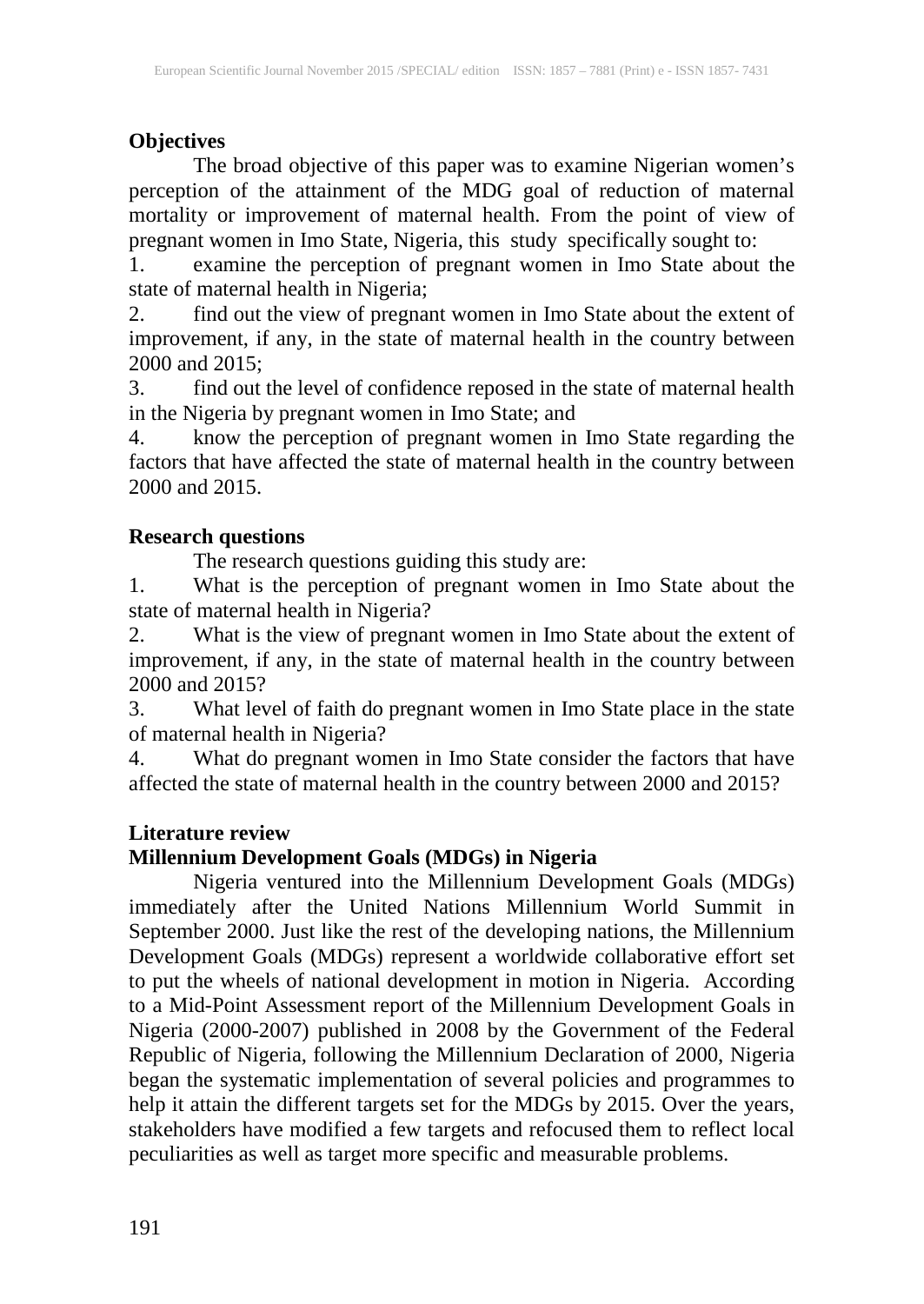Odeh (2014) asserts that the first major development policy introduced by the federal government of Nigeria after the Millennium Declaration was the National Economic Empowerment and Development Strategy (NEEDS). SEEDS and LEEDS were the corresponding strategies at state and local government levels respectively. Although they were not developed exclusively for the MDGs, many of the targets in NEEDS and SEEDS were aligned with the MDGs. Nigeria's venture into the Millennium Development Goals (MDGs) immediately after the United Nations Millennium World Summit led to the establishment of the Office of the Senior Special Assistant to the President on MDGs (OSSAP-MDG) to guide the resources that would be freed up from the debt deal to MDG-related projects and programmes, whilst at the same time tracking, monitoring and evaluating their progress.

However, the prospects of the country attaining the goals have been severally questioned by the citizens, policy makers and scholars. According to Igbuzor (2011), the 2004 report which was Nigeria's first report on the MDGs states that "based on available information it is unlikely that the country will be able to meet most of the goals by 2015 especially the goals related to eradicating extreme poverty and hunger, reducing child and maternal mortality and combating HIV/AIDS, malaria and other diseases" (Millennium Development Goals Report 2004, p. iv). It further states that "for most of the other goals (i.e apart from goal 1) up-to-date data exists which shows that if the current trend continues, it will be difficult for the country to achieve the MDG targets by 2015" (Millennium Development Goals Report 2004, p. v).

Only less than 20 months to the deadline, the then President Goodluck Jonathan seemed to get into a 'panic mode' and directed the office of the Senior Special Assistant on Millennium Development Goals, MDGs, to work with the Governors of the 36 states of the Federation to ensure that they meet the targets before May 2015.

#### **Goal Number 5 of the Millennium Development Goals (MDGs)**

Out of the eight MDGs, the document expressly stated as its third and fifth goals, the pledge to promote gender equality, empower women and ensure their mental and physical well-being (Igbuzor, 2011). The fifth goal is of particular interest to this paper. The fifth goal is to improve maternal health, reduce by three quarters by 2015, reduce the proportion of women dying in childbirth and increase the proportion of births attended by skilled health personnel. The other targets of the goal are to achieve, by 2015, universal access to [reproductive health,](http://en.wikipedia.org/wiki/Reproductive_health) in terms of contraceptive prevalence rate, adolescent birth rate, antenatal care coverage, and unmet need for [family planning](http://en.wikipedia.org/wiki/Family_planning) (MDG Monitor 2012). It is reported that goal number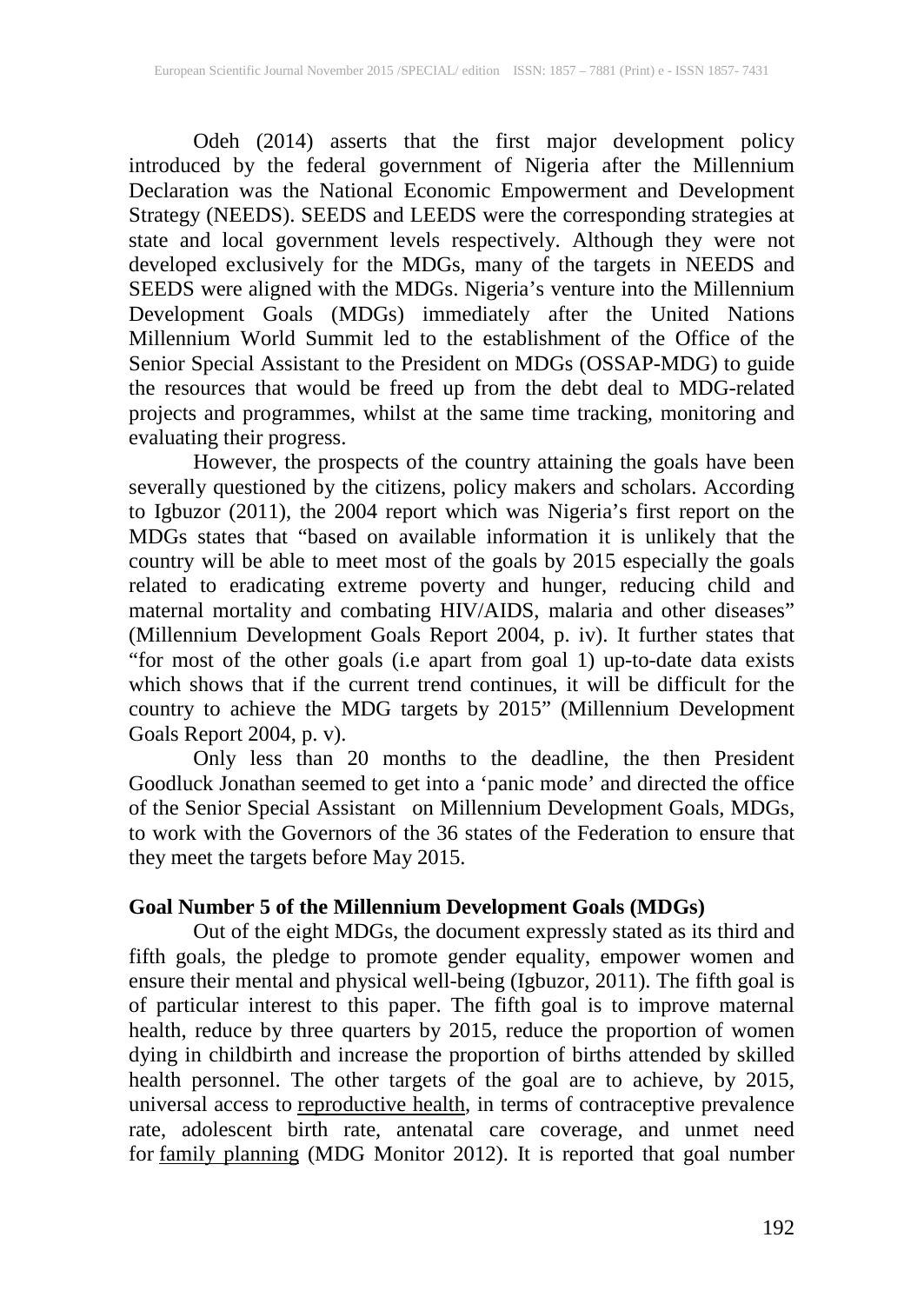five is relatively receiving more attention than the rest of the MDGs as the deadline approaches. The British Council (2012) says that there has been a focus basically on maternal mortality because it is the only MDG where the least progress has been made.

In Nigeria, various policy initiatives have been introduced by the Federal Government in response to the health challenges facing Nigeria's women and to achieve the fifth MDG. According to British Council (2012), the policy initiatives include among others:

i. The National Health Policy revised in 2004 to provide a link to the Millennium Development Goals and the National Economic Empowerment Development Strategy (NEEDS).

ii. The National Reproductive Health Policy and Strategy 2001, which aimed to reduce pre- and neo-natal morbidity by 30%.

iii. The National HIV/AIDS Policies and Strategic Plan 2003, which provided an integrated approach to addressing transmission of the HIV virus from mother to child, among other measures.

iv. The National Guidelines for Women's Health developed in 2002 by the Government with help from UNICEF to establish services friendly to women.

v. The National Strategic Framework and Plan for Vesco-Vaginal Fistula, developed by the Federal Government in 2005.

vi. The road map for accelerating achievement of the MDGs that cover maternal and newborn health, 2006. This set out priorities and strategies for reducing infant and maternal mortality.

vii. The Policy on the Health and Development of Adolescents and Young People in Nigeria, 2007. This aimed to reduce by 50% unwanted pregnancies and marriages among people younger than 18, and by 75% maternal mortality among young women.

viii. The National Health Bill, proposing the introduction of a National Health Insurance Scheme (decreed in 1999, implemented in 2005).

ix. An Integrated Maternal Newborn and Child Health Strategy, developed by the Ministry of Health in 2007. It sought to build synergy among the many programmes designed to reduce maternal, neonatal and child mortality in Nigeria.

The deadline is here; therefore, it is important to understand how the women in Nigeria perceive the actualization of the fifth MDG.

# **Theoretical Framework**

This study was predicated on the schema theory**.** The theory was propounded by Robert Axelrod (1973). The schema theory assumes that most of our perceptions are put in context. A person tries to fit the information into the pattern which s/he has used it in the past to interpret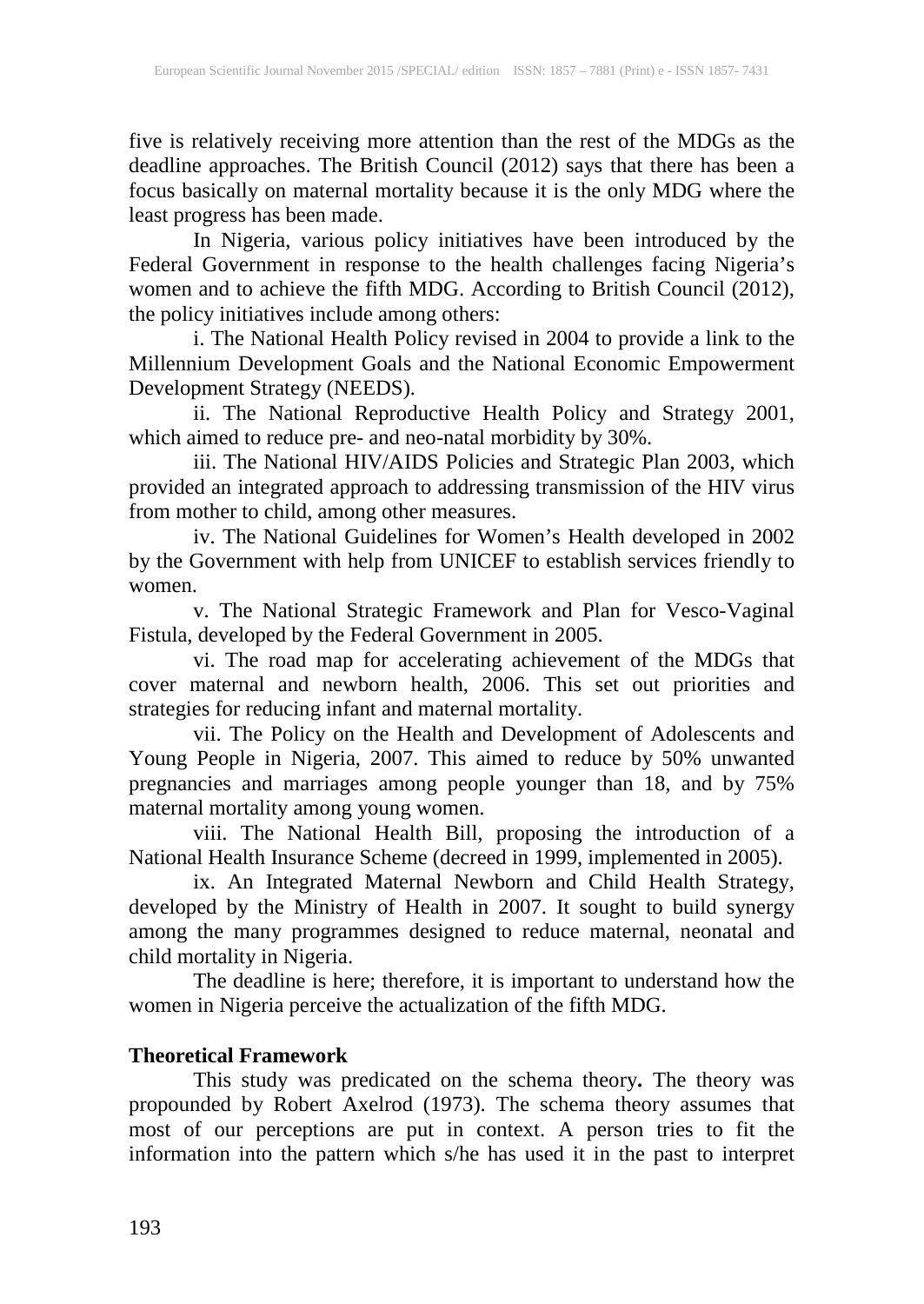information about the same situation. Perception is usually based on past experiences. Humans usually want to compare a socio-political event with one that happened or was perceived in the past to see if there is a deviation or conformity. They tend to make their assessment of event using the schema of past event or using a schema of their expectation.

Based on the assumption of the schema theory, women in Nigeria would make their assessments of the progress made in actualization the fifth MDG based on any perceived improvement or extent of improvements on their past experiences. Their perceptions of the attainment of the 5<sup>th</sup> MDG are put in context. They try to compare and contrast the state of maternal health since 2000 up till now, and weigh how much have changed. Do they enjoy better maternal health now than ever before? Do they think the proportion of women dying in childbirth have reduced to the barest minimum? Is there any increase in the proportion of births attended by skilled health personnel? Do they have more access to [reproductive health?](http://en.wikipedia.org/wiki/Reproductive_health)

## **Method of study**

The descriptive survey research method was adopted for this study. This was to determine the respondents' perception of the attainment of the 5<sup>th</sup> MDG (reduction of maternal mortality). Pregnant women registered in health facilities in Imo State, Nigeria, were purposively studied. 210 pregnant women were sampled in 21 (5%) out of the 416 documented health facilities in the State. Cooper and Schindler (2003) asserted that 5% of the population is ideal for a sample size, and anything that exceeds 5% may be reduced without sacrificing precision.

## **Area of Study**

Imo State is one of the 36 [states](https://en.wikipedia.org/wiki/States_of_Nigeria) of [Nigeria](https://en.wikipedia.org/wiki/Nigeria) and lies in the south eastern region of the country with [Owerri](https://en.wikipedia.org/wiki/Owerri) as its capital and largest city. Created in 1976, the state is named after the <u>Imo River</u>. The main cities in Imo State are Owerri, Orlu and Okigwe. The local language is Igbo and Christianity is the predominant religion. The State has a total population of 3,934,899. Imo State lies within latitudes 4°45'N and 7°15'N, and longitude 6°50'E and 7°25'E with an area of around 5,100 sq km. It is bordered by [Abia State](https://en.wikipedia.org/wiki/Abia_State) on the East, by the [River Niger](https://en.wikipedia.org/wiki/River_Niger) and [Delta State](https://en.wikipedia.org/wiki/Delta_State) on the west, by **[Anambra State](https://en.wikipedia.org/wiki/Anambra_State)** to the north and [Rivers State](https://en.wikipedia.org/wiki/Rivers_State) to the south.

## **Reliability of Research Instrument**

The test-retest method of computing reliability using correlation coefficients was adopted in this study. In this method, the same people were measured at two different points in time, and a coefficient between the two scores was computed. The result of the pre-test using the Pearson Product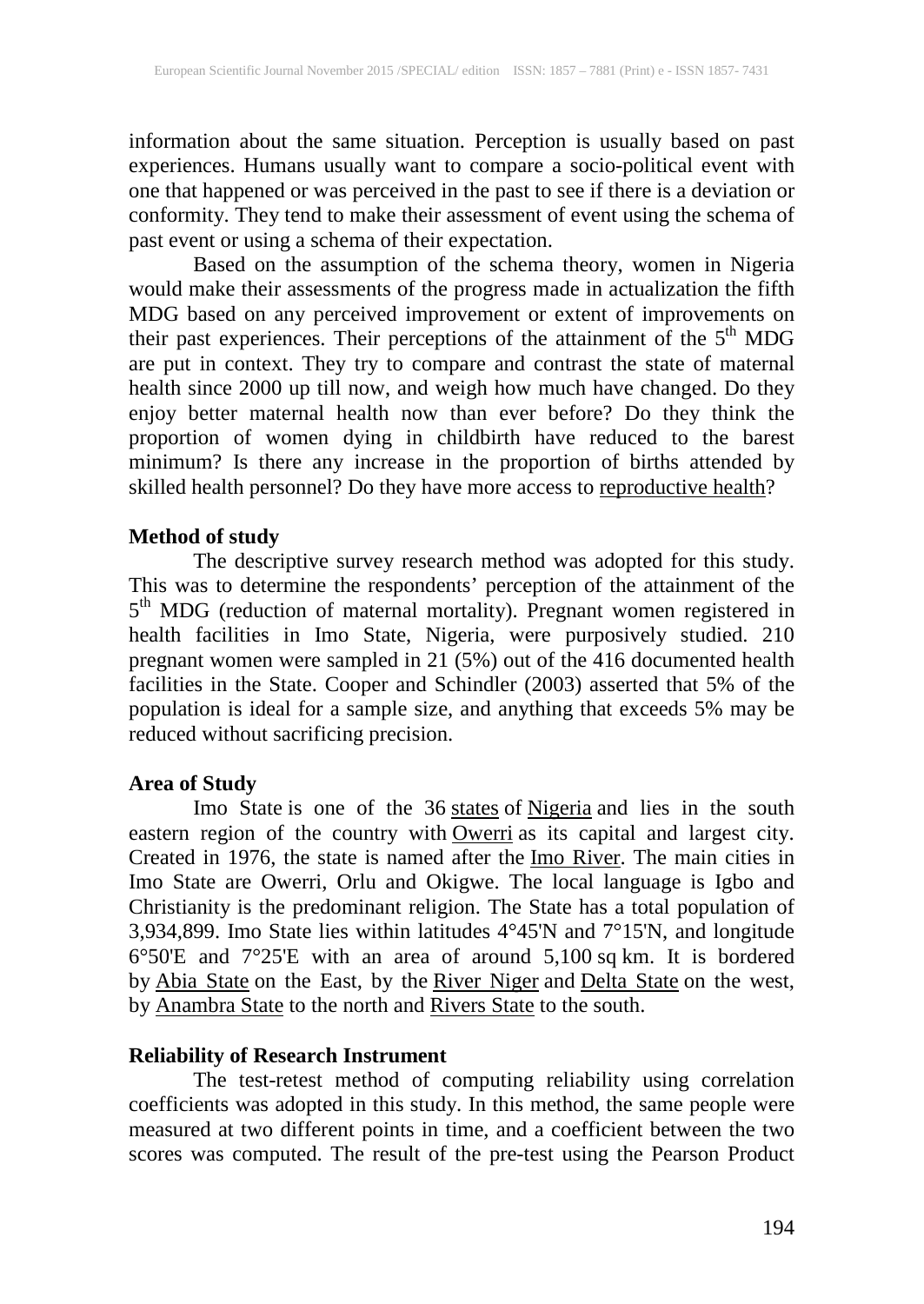Moment Coefficient yielded a value of .75. This shows internal consistency of the content of the instrument.

#### **Data Collection and Analysis**

Data were gathered over a sampling period of 11 days by means of questionnaire. For clarity and understanding, the paper used tables to present its results. Out of the 210 copies of the questionnaire administered to pregnant women in the 21 health facilities in Imo State, Nigeria, only 202 copies were validly filled out.

#### **Analysis of survey data**

This section of the study contains the presentation and analysis of primary data collected from the pregnant women sampled in 21 health facilities in Imo State, Nigeria. The analysis of the primary data collected through the questionnaire was done using tables and sample percentages, while the information derived from in-depth interview was qualitatively analyzed and used to support the findings.

Table 1 addresses the educational distribution of the sampled pregnant women in Imo State.

| <b>Qualification</b>                | <b>Frequency</b> | <b>Percentage</b> |
|-------------------------------------|------------------|-------------------|
| Master Degree & above               | 28               | 14%               |
| Bachelors / Higher National Diploma | 69               | 34%               |
| National Diploma                    | 32               | 16%               |
| Secondary School Cert. & below      |                  | 36%               |
| Total                               | 202              | 100%              |

Table 1: Educational Distribution of the Sampled Women

Table 1 shows that the bulk of the 202 sampled pregnant women, about 36% of the entire respondents, have secondary school certificate and below; this is followed by those with Bachelors/HND degree with a percentage proportion of 34%. Others include National Diploma holders (16%); and holders of Master's & higher degree (14%).

Table 2 addresses the perception of pregnant women in Imo State about the state of maternal health in Nigeria.

| <b>Age Bracket</b> | <b>Frequency</b> | <b>Percentage</b> |
|--------------------|------------------|-------------------|
| Under 20yrs        |                  | 5%                |
| $21-30$ yrs        |                  | 48%               |
| $31-40$ vrs        |                  | 31%               |
| Above 40yrs        | 32               | 16%               |
| Total              | 202              | 100%              |

Table 2: Women's Perception of State of Maternal Health in Nigeria

Table 2 shows that out of the 202 sampled pregnant women in Imo State, 11(5%) were under 20 years; 97(48%) were between 21 and 30 years; 62(31%) were between 31 and 40 years; and 32(16%) were above 40 years.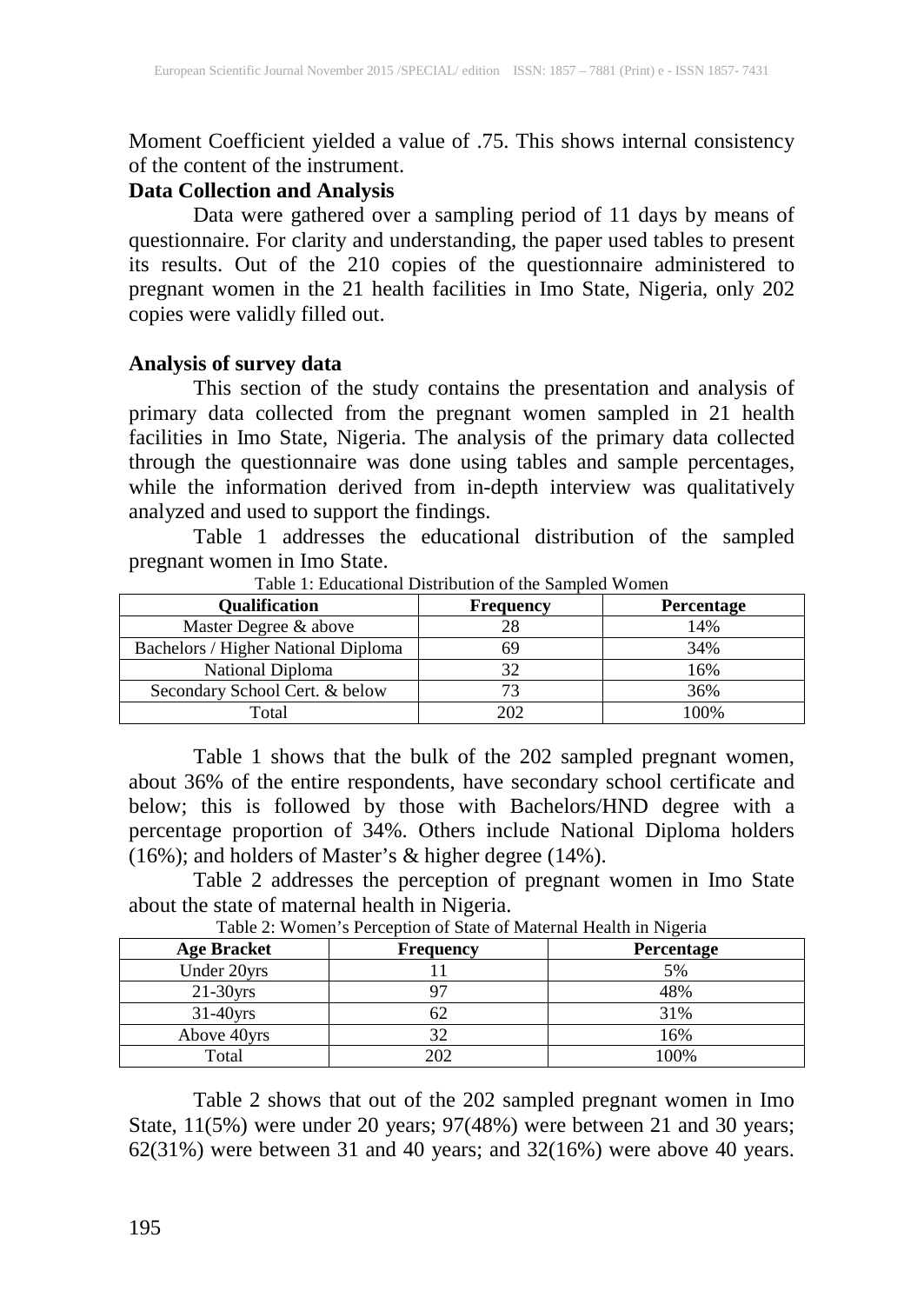That is to say, majority of the sampled pregnant women were between 21 and 30 years; followed by those between 31 and 40 years.

Table 3 addresses the perception of pregnant women in Imo State about the state of maternal health in Nigeria.

| Option    | <b>Frequency</b> | <b>Percentage</b> |
|-----------|------------------|-------------------|
| Sound     | 88               | 44%               |
| Poor      |                  | 50%               |
| Can't Say |                  | 6%                |
| Total     |                  | 00%               |

Table 3: Women's Perception of State of Maternal Health in Nigeria

Table 3 shows that out of the 202 sampled pregnant women in Imo State, 88(44%) described the state of maternal health in Nigeria as sound; 102(50%) described the state of maternal health in Nigeria as poor, and 12(6%) could not describe the state of maternal health in Nigeria.

Table 4 addresses the views of pregnant women in Imo State about the extent of improvement, if any, in the state of maternal health in the country between 2000 and 2015.

Table 4: Extent of Perceived Improvement in the State of Maternal Health in the Country between 2000 and 2015

| Option     | <b>Frequency</b> | Percentage |
|------------|------------------|------------|
| Reasonable |                  | 3%         |
| Average    | າາ               | 11%        |
| Low        | 166              | 82%        |
| Never      |                  | 4%         |
| Total      | າດາ              | 100%       |

Table 4 above indicates that out of the 202 sampled pregnant women in Imo State, 6(3%) rated the improvement in the state of maternal health in the country between 2000 and 2015 as reasonable; 22(11%) rated the improvement in the state of maternal health in the country between 2000 and 2015 as average; 166(82%) rated the improvement in the state of maternal health in the country between 2000 and 2015 as low; while 8(4%) maintains that there has been no improvement in the state of maternal health in the country between 2000 and 2015.

Table 5 addresses the view of pregnant women in Imo State about the maternal health indicator that has experienced more improvement in the country between 2000 and 2015.

| Option                                                       | Frequency | Percentage |
|--------------------------------------------------------------|-----------|------------|
| Proportion of births attended by skilled health<br>personnel | 80        | 40%        |
| Maternal mortality rate                                      | ר רו      | 60%        |
| Total                                                        | 202       | 100%       |

Table 5: Perceived Improvement in the Indicators of Goal 5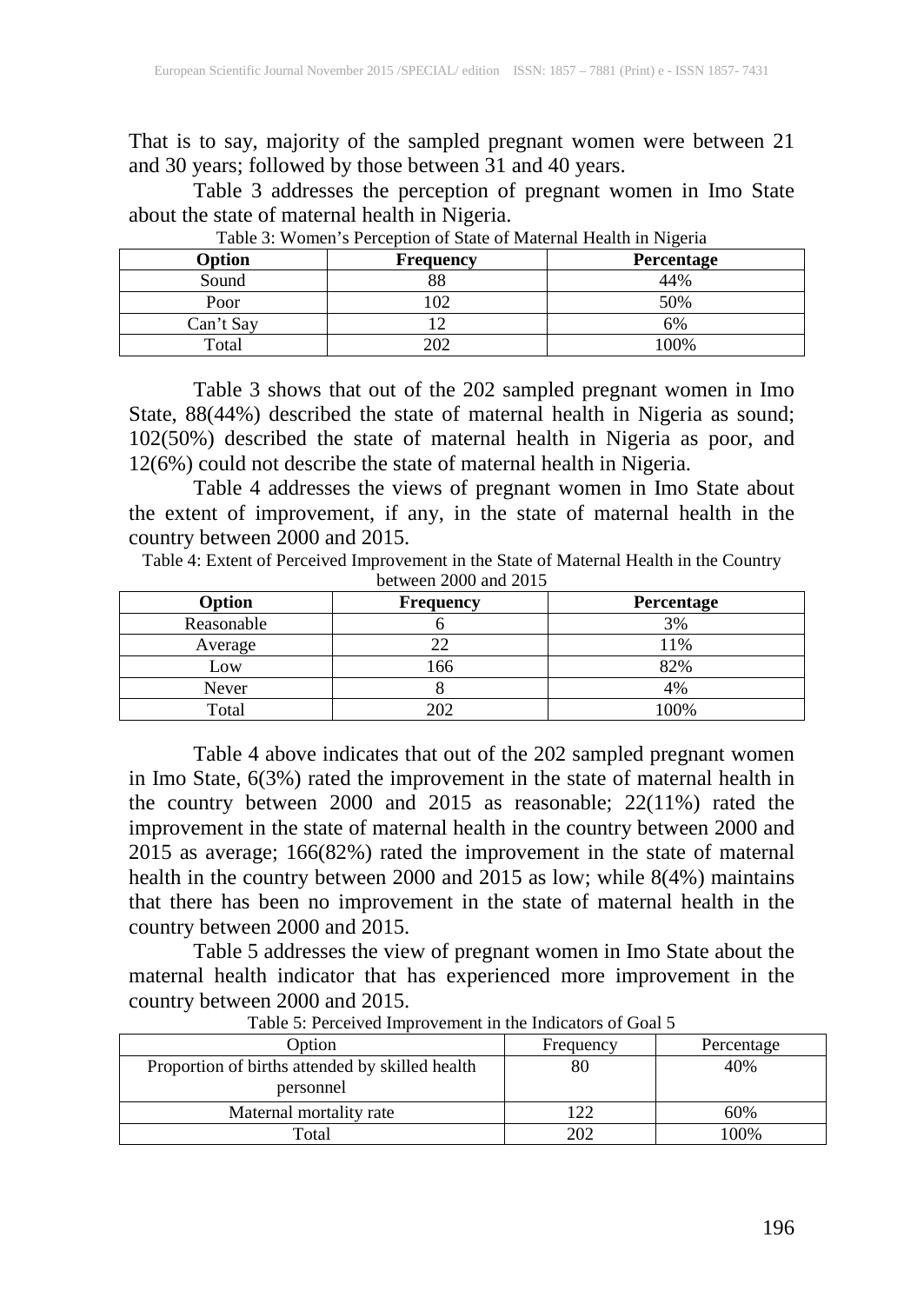Table 5 above indicates that out of the 202 sampled pregnant women in Imo State, 80(40%) viewed proportion of births attended by skilled health personnel as the indicator that has received more improvement between 2000 and 2015; and 122(60%) viewed maternal mortality rate as the indicator that has received more improvement between 2000 and 2015.

Table 6 addresses the level of confidence reposed in the state of maternal health in Nigeria by pregnant women in Imo State.

| Tuole of the Ee (of of I with I have in Material Health care in Figura |           |            |
|------------------------------------------------------------------------|-----------|------------|
| <b>D</b> otion                                                         | Frequency | Percentage |
| Strong                                                                 |           | 26%        |
| <b>Tenuous</b>                                                         | $\cap$    | 3%         |
|                                                                        |           | 1%         |
| Total                                                                  |           |            |

Table 6: The Level of Faith Placed in Maternal Health Care in Nigeria

Table 6 above shows the level of confidence reposed in the state of maternal health in the Nigeria by pregnant women in Imo State. Out of the 202 pregnant women sampled, 52(26%) described the level of confidence reposed in the state of maternal health in Nigeria as strong; 128 (63%) described the level of confidence reposed in the state of maternal health in Nigeria as tenuous; and 22(11%) had no confidence in the state of maternal health in the Nigeria.

Table 7 addresses the perception of pregnant women in Imo State regarding the factors that have affected the state of maternal health in the country between 2000 and 2015.

| <b>Option</b>                      | Frequency | Percentage |
|------------------------------------|-----------|------------|
| Socio-cultural/attitudinal issues  |           | 10%        |
| Manpower issues                    | 62        | 31%        |
| Policy issues                      |           | 3%         |
| Infrastructure issues              |           | 11%        |
| Accountability/transparency issues |           | 45%        |
| Total                              | 202       | 100        |

Table 7: Factors that affected Maternal Health in Nigeria between 2000 and 2015

Table 7 shows that out of the 202 pregnant women sampled, 20(10%) believed there were socio-cultural/attitudinal issues that have affected the state of maternal health in the country between 2000 and 2015; 62(31%) thought there were manpower issues that have affected the state of maternal health in the country between 2000 and 2015; 6(3%) indicated there were policy issues that have affected the state of maternal health in the country between 2000 and 2015; 22(11%) thought there were infrastructure issues that have affected the state of maternal health in the country between 2000 and 2015; and 92(46%) mentioned there were accountability/transparency issues that have affected the state of maternal health in the country between 2000 and 2015.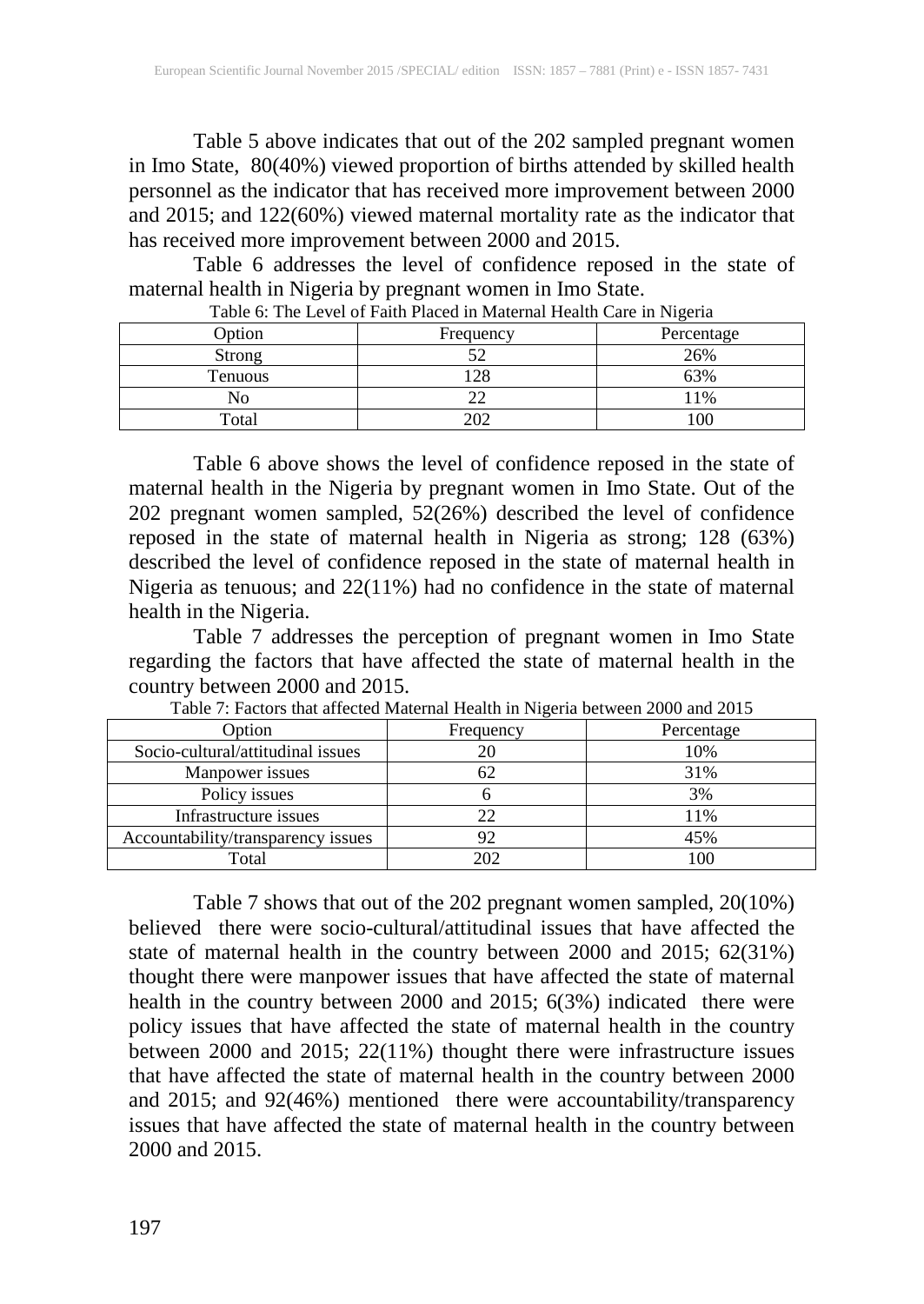#### **Discussion of major findings**

In this section, major findings of this study as they relate to the research questions were discussed.

## **What is the perception of pregnant women in Imo State about the state of maternal health in Nigeria?**

Analysis on Table 3 shows that 50% of the sampled pregnant women in Imo State described the state of maternal health in Nigeria as poor; 44% described the state of maternal health in Nigeria as sound; and only 6% could not described the state of maternal health in Nigeria. There is only a marginal difference between the women who said the state of maternal health in Nigeria is poor and those who said it is sound. A simple majority of the sampled women think the state of maternal health in Nigeria is sound enough for them, but if you put their responses into perspective, in view of their subsequent responses, you would realize that they only perceive the state of maternal health in Nigeria to be sound because they have received what they considered good maternal care.

In a personal communication with some of the pregnant women, they acknowledged that the state of maternal health in Nigeria was "not-so-good, but not as poorly as it is reported." According to them, there were a lot to be improved upon. The challenges faced with regard to maternal health in Nigeria include the disturbing rates of maternal death, deaths among teenage mothers and the use of unskilled birth attendants. The women also mentioned recurring stories of haemorrhage, eclampsia, sepsis and abortion complications among pregnant Nigerian women.

## **What is view of pregnant women in Imo State about the extent of improvement, if any, in the state of maternal health in the country between 2000 and 2015?**

Analysis on Table 4 indicates that majority of sampled pregnant women (82%) in Imo State rated the improvement in the state of maternal health in the country between 2000 and 2015 as low; only 3% rated the improvement in the state of maternal health in the country between 2000 and 2015 as reasonable; 11% rated the improvement in the state of maternal health in the country between 2000 and 2015 as average; while 4% maintains that there has been no improvement in the state of maternal health in the country between 2000 and 2015.

In the areas where there are improvements, analysis on Table 5 indicates that 60% viewed maternal mortality rate as the indicator that has received more improvement between 2000 and 2015, and only 40% viewed proportion of births attended by skilled health personnel as the indicator that has received more improvement between 2000 and 2015.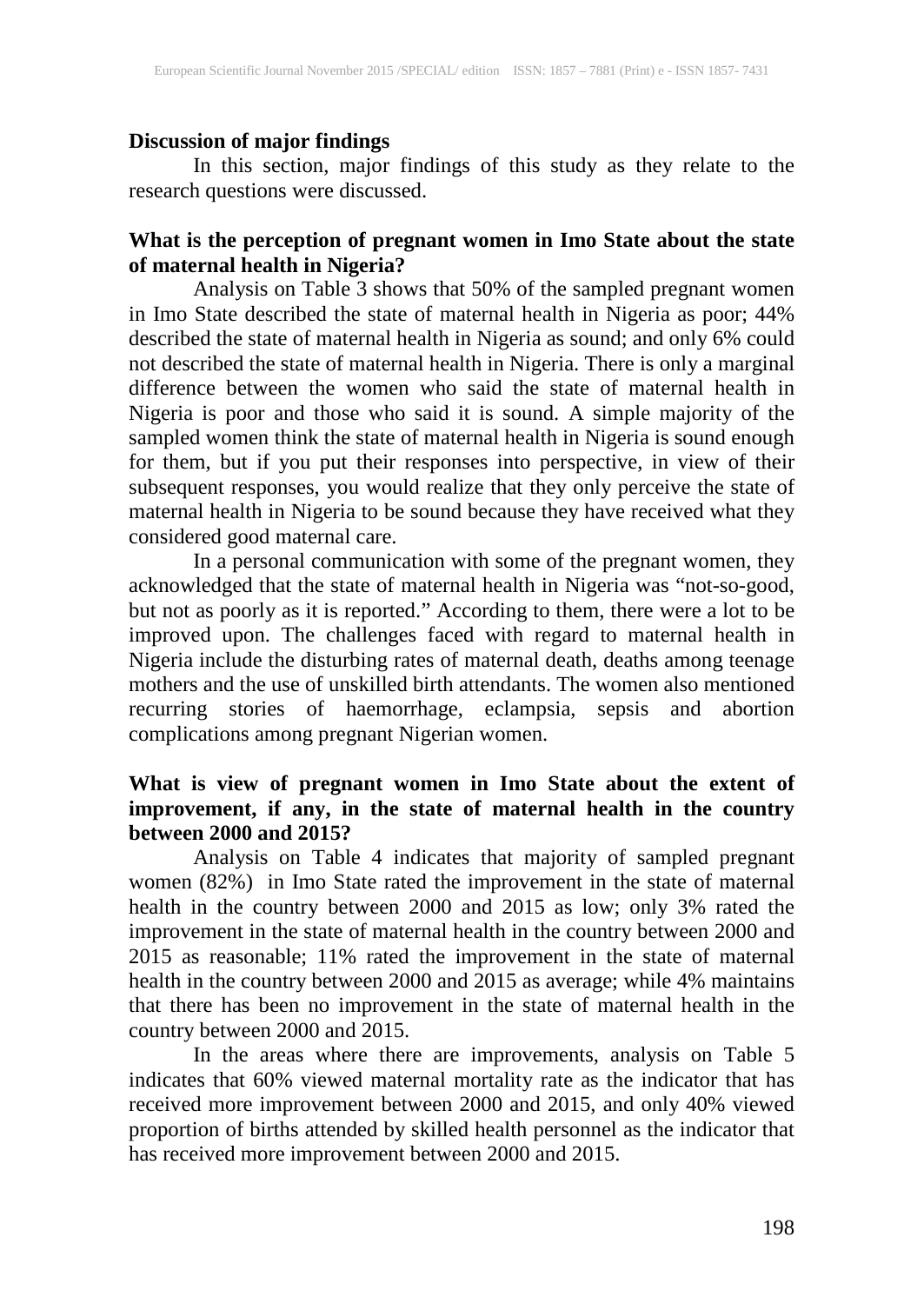The women's perception was supported by the MDG Report (2010) which states that maternal mortality in Nigeria fell by 32 per cent, from 800 deaths per 100,000 live births in 2003 to 545 deaths per 100,000 live births in 2008, but the proportion of births attended by a skilled health worker has remained low and threatens to hold back further progress.

## **What level of faith do pregnant women in Imo State place in the state of maternal health in Nigeria?**

Analysis on Table 6 shows the level of confidence reposed in the state of maternal health in the Nigeria by pregnant women in Imo State. A majority of the sampled pregnant women (63%) described the level of confidence reposed in the state of maternal health in Nigeria as tenuous; only 26% described their level of confidence in the state of maternal health in Nigeria as strong; and 11% had no confidence, whatsoever, in the state of maternal health in the Nigeria.

Describing their confidence in the state of maternal health in Nigeria mostly as tenuous is an indication that the progress made so far in achieving the  $5<sup>th</sup>$ MGD is less effective and not much progress is yet expected before the 2015 deadline draws to a close. The confidence in the health care system has not matched the numerous policies and strategies reportedly put together by the Government of Nigeria to meet acceptable standards in maternal health.

## **What do pregnant women in Imo State consider the factors that have affected the state of maternal health in the country between 2000 and 2015?**

Analysis on Table 7 show that majority pregnant women (46%) sampled in Imo State thought that accountability/transparency issues have mostly affected the state of maternal health in the country between 2000 and 2015; 31% thought that manpower issues have rather affected the state of maternal health in the country between 2000 and 2015; 10% thought that socio-cultural/attitudinal issues have mostly affected the state of maternal health in the country between 2000 and 2015; 11% thought health infrastructure issues have mostly affected the state of maternal health in the country between 2000 and 2015; and 3% thought policy issues have affected the state of maternal health in the country between 2000 and 2015.

From the responses of the pregnant women sampled in Imo State, accountability/transparency issues ranks as the biggest issue that has affected the actualization of the  $5<sup>th</sup>$  MDG in Nigeria, which is the improvement of maternal health by 2015. Other are manpower issues, sociocultural/attitudinal issues, infrastructure issues, and to a negligible extent, policy issues.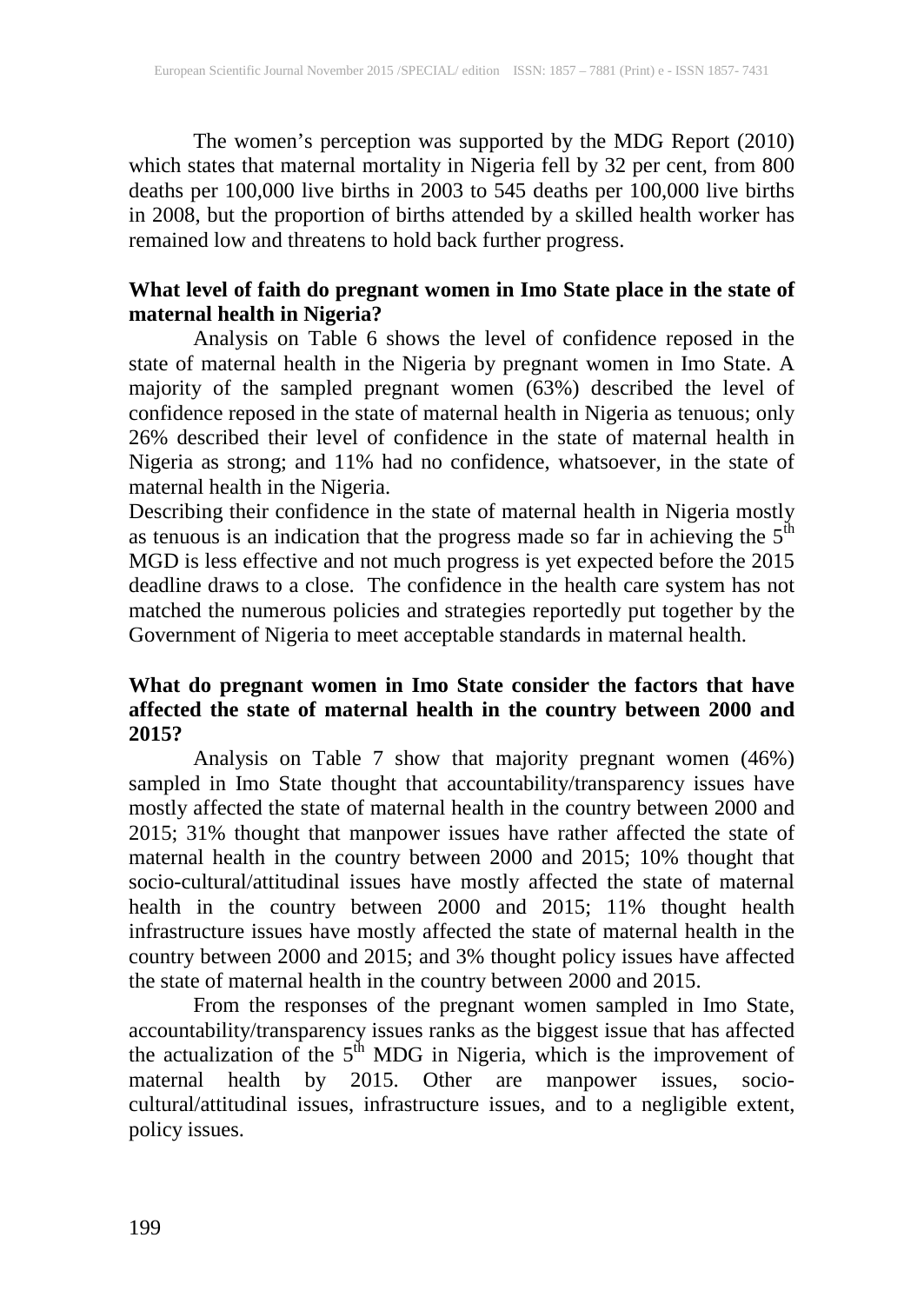Indeed, accountability/transparency issues are the biggest issue because the British Council (2012) lists 10 policies designed since 1999/2000 by the Federal Government of Nigeria to achieve the fifth MDG, some of which have been listed in this paper, yet the progress made in terms of achieving this goal is very low. Although several policies were instituted, such as the implementation of National Health Insurance Scheme (NHIS), Safe Motherhood Programme, development of National Vital Registration System and Making Pregnancy Safer Initiative, yet there are minimal impacts of these initiatives on maternal health. It all boils down to lack of sincerity, accountability and transparency of the Nigerian government in putting the policies or strategies into work and diligently pursuing their actualization. In short, Nigeria is a weak policy environment.

This does not discountenance the fact that the country is faced with other issues such as poor attitudes to antenatal and postnatal care and low quality of health care delivery as well as poor attitudes to reproductive health, poor state of the health infrastructure, inadequate skilled manpower in state hospitals and primary health centres, poor motivation system, inadequate funding, poor management of health sector resources, Doctors' and health workers' refusal of rural posting, etc.

#### **Conclusion**

The women's responses are indications that the progress made in Nigeria towards the attainment of the target of achieving maternal health is slow, as there are still many instances of deaths related to childbirth and patronage of unskilled birth attendants. Nigeria is moving forward in terms of reducing maternal mortality but the progress is very slow and attainment of the goal of reducing maternal mortality by two-third and improving maternal mortality by 2015 is unrealizable in Nigeria. The state of maternal health in Nigeria is "not-so-good." For this reason, the level of confidence reposed in the state of maternal health in Nigeria by Nigerian women is tenuous.

There are a lot of programmes and policies about maternal health in Nigeria, but progress, in terms of reducing maternal mortality but, as have been mentioned, is very slow; and this questions the sincerity, accountability and transparency of the government in implementing policy issues. Nigeria is therefore said to be a weak policy environment.

There is a general perception among the respondents that Nigeria has not reached the target and will not be able to actualize the goal by the end of 2015: while there is marked improvement, there is still no complete assurance among women of their safety during childbirth as women and children still die in the country daily before, during and after childbirth due to complications. Apart from the insincerity and lack of transparency and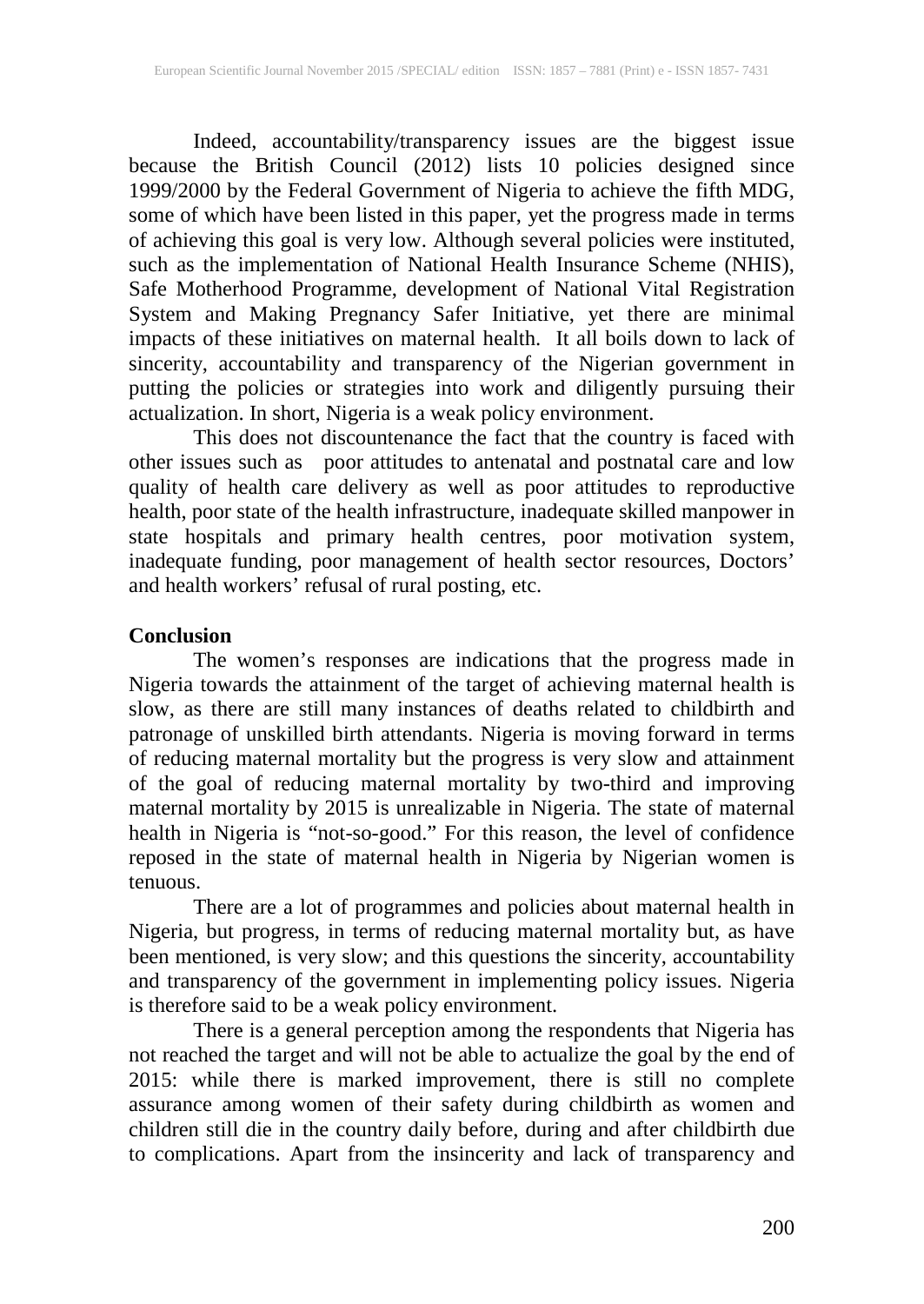political will to pursue health care reforms, other factors responsible for the slow progress are low ratio of births attended by skilled health workers, especially in rural areas; unfortunate attitudes to antenatal and postnatal care, poor state of health/medical infrastructure, poor motivation system, inadequate funding, poor management of health sector resources, weak transparency and accountability framework in the sector.

#### **Recommendations**

It therefore recommended that:

1. There is a need for Nigeria to declare primary health care as a national emergency in 2015 and implement those policies that will bring about structural change in the health sector and behavioural change among pregnant women. The country may have to extend that commitment to the newly declared Sustainable Development Goals (SDGs), and ensure that the proposed 17 goals with 169 targets of the SDGs are treated with more sincerity and commitment than the MDGs.

2. The cultural agencies should help to develop and apply behavioural change strategy on reproductive and basic health.

3. Issues that should be looked into include, improving the health infrastructure, training skilled manpower in state hospitals and primary health centres, developing sufficient motivation system, providing adequate health care funding and improving management of health sector resources.

4. As Odeh (2014) had recommended, the provision of reproductive health services to vulnerable populations should be made a priority. The government should ensure that health services are available to young married women, and those who cannot leave their homes. They should provide free, accessible and safe care during delivery.

## **References:**

Amnesty International, Nigeria (2006). *Rape: the silent weapon*, London, Zed Publishers.

Axelrod, R. (1973). The schema theory. An information processing model of perception and cognition. *American Political Science Review*. LXVII: 1248-1266

British Council Nigeria (2012). Improving the lives of girls and women in Nigeria Issues, Policies, Action (2nd Edition). Ukaid Department of International Development cooperative societies in *Bam Review of International cooperation*. Vol. 99. No. 1

Chovwen, A., Orebiyi, O., Savadogo, A., Afere, T. and Afolayan, E. (2009). Achieving the millennium development goals: an assessment of water and sanitation intervention of the Ikaram millennium village, Nigeria. *Researcher.* 1(2):6-13